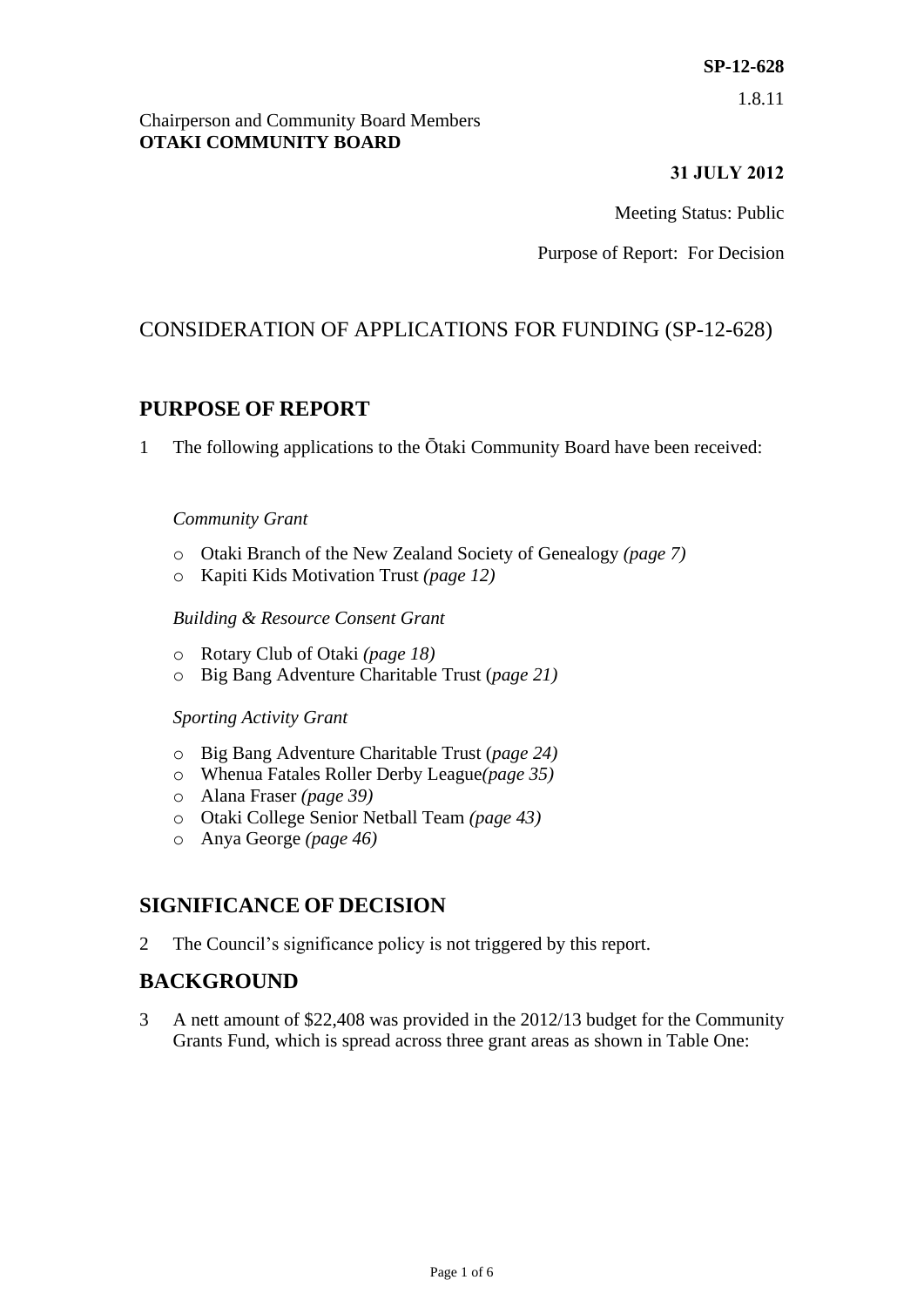#### **Table One**

|                                            | <b>Budget</b> | Funds allocated to<br>date | Total remaining |
|--------------------------------------------|---------------|----------------------------|-----------------|
| <b>Community Grant</b>                     | \$11,686      |                            | \$11,686        |
| <b>Sporting Activity Grant</b>             | \$5,361       |                            | \$5,361         |
| <b>Building and Resource Consent Grant</b> | \$5,361       |                            | \$5,361         |
| <b>Totals</b>                              | \$22,408      |                            | \$22,408        |

# **CONSIDERATIONS**

Issues

- 4 Grants are allocated in accordance with established criteria (copies attached).
- 5 Two applications have been received for a Community Grant
- 6 Two application has been received for a Building & Resource Consent Grant
- 7 Five applications have been received for a Sporting Activity Grant.

#### *Applications to the Community Grants Fund*

- 8 Otaki Branch of the New Zealand Society of Genealogy (*page 7)*
	- 8.1 The Otaki Branch of the New Zealand Society of Genealogy has applied for a grant for \$345 to assist with the costs of hall hireage for a public display of genealogy.
	- 8.2 This application can be considered under Eligibility Purposes 3: *Activities that encourage the development of cultural, environmental, social or educational activities within the local district.*
- 9 Kapiti Kids Motivation Trust (*page 7)*
	- 9.1 Kapiti Kids Motivation Trust has applied for a grant for \$500 to assist with the costs of school visits by the Kapiti Kids Motivation Trust speakers.
	- 9.2 This application can be considered under Eligibility Purposes 3: *Activities that encourage the development of cultural, environmental, social or educational activities within the local district.*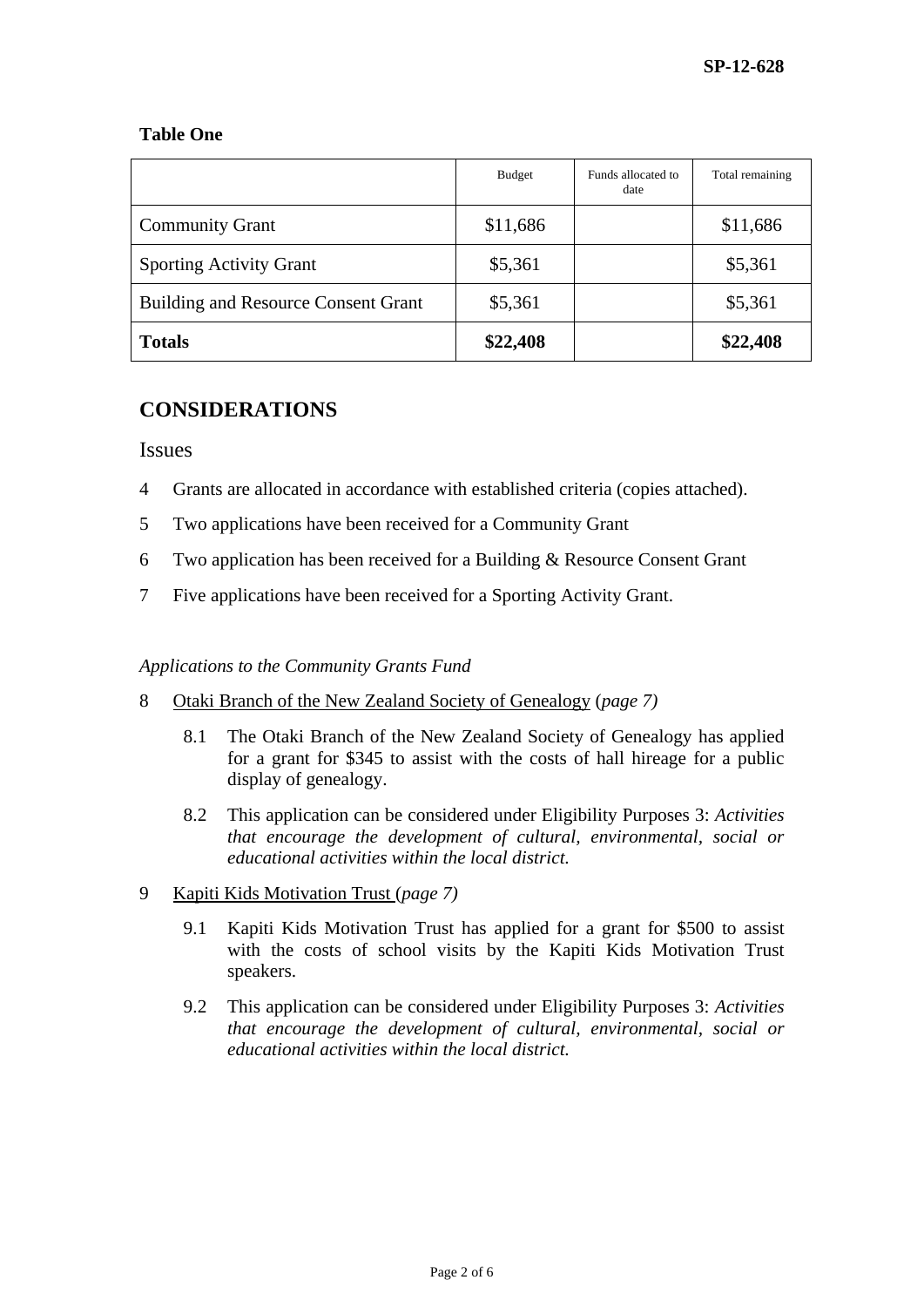*Applications to the Building & Resource Consent Grants Fund*

- 10 Rotary Club of Otaki *(page 18)*
	- 10.1 The Rotary Club of Otaki has applied for a grant for \$504.60 to assist with the costs of hall hireage for the annual Book Fair.
	- *10.2* These applications can be considered under Eligible Purposes: *5. Remission of hall rentals for worthy causes in line with Council policy that all remissions of hall rentals be accounted for by being funded as grants from approved grants budgets under the control of the Council, Wards Committee or Community Board.*
- 11 Big Bang Adventure Charitable Trust *(page 21)*
	- 11.1 The Big Bang Adventure Charitable Trust has applied for a grant for \$209.80 to assist with some of the costs for the Big Bang Adventure Race in November.
	- *11.2* These applications can be considered under Eligible Purposes: *5. Remission of hall rentals for worthy causes in line with Council policy that all remissions of hall rentals be accounted for by being funded as grants from approved grants budgets under the control of the Council, Wards Committee or Community Board.*

*Applications to the Sporting Activity Grants Fund*

- 12 Big Bang Adventure Charitable Trust *(page 24)*
	- 12.1 The Big Bang Adventure Charitable Trust has applied for a grant for \$413.31 to assist with some of the costs for the Big Bang Adventure Race in November.
	- *12.2* These applications can be considered under Eligible Purposes: *1. Unique or infrequent sports and active recreation events which are important to the Ōtaki Ward; 2. Special events that will promote the town and enhance opportunities within the town; 3. Activities that encourage the development of sports and active recreation activities within the Ōtaki Ward; 4. Unique and especially meritorious effort in sport or recreation events that otherwise meet none of the above criteria, at the discretion of the Board.*

#### 13 Whenua Fatales Roller Derby League *(page 35)*

- 13.1 Whenua Fatales Roller Derby League have applied for a grant for \$332.40 to assist with the costs of hall hireage.
- *13.2* These applications can be considered under Eligible Purposes: *1. Unique or infrequent sports and active recreation events which are important to the Ōtaki Ward; 2. Special events that will promote the town and enhance opportunities within the town; 3. Activities that encourage the development of sports and active recreation activities within the Ōtaki*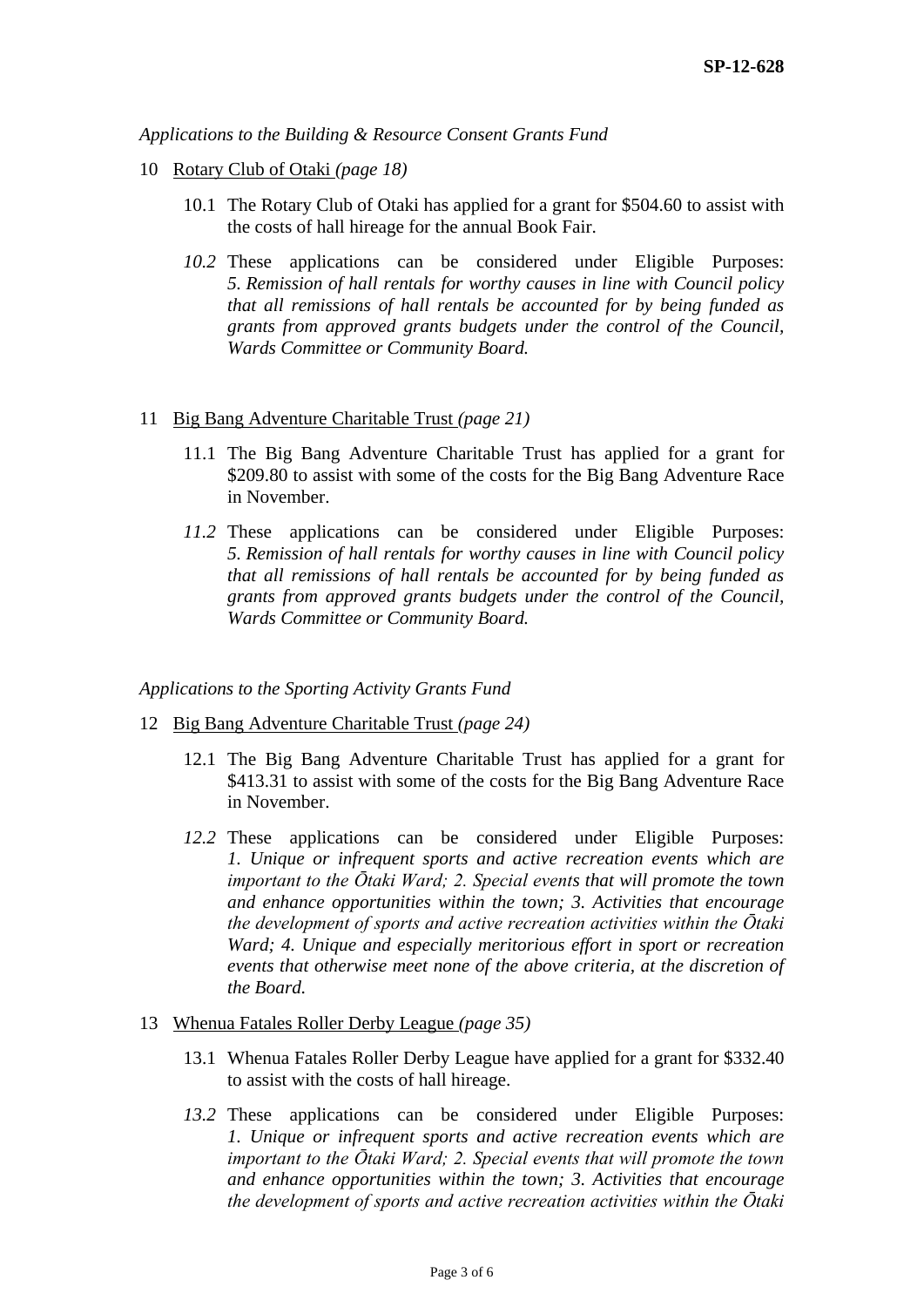*Ward; 4. Unique and especially meritorious effort in sport or recreation events that otherwise meet none of the above criteria, at the discretion of the Board.*

- 14 Alana Fraser *(page 39)*
	- 14.1 Alana Fraser has applied for a grant for \$500 to assist with the costs of attending the Australian National Youth Champs, with the NZ Under 17 Girls Team in September.
	- *14.2* These applications can be considered under Eligible Purposes: *1. Unique or infrequent sports and active recreation events which are important to the Ōtaki Ward; 2. Special events that will promote the town and enhance opportunities within the town; 3. Activities that encourage the development of sports and active recreation activities within the Ōtaki Ward; 4. Unique and especially meritorious effort in sport or recreation events that otherwise meet none of the above criteria, at the discretion of the Board.*
- 15 Ōtaki College Senior Netball Team *(page 43)*
	- 15.1 Ōtaki College Senior Netball Team have applied for a grant for \$500 to assist with the costs of attending the Lower North Island Netball competition in Palmerston North.
	- *15.2* These applications can be considered under Eligible Purposes: *1. Unique or infrequent sports and active recreation events which are important to the Ōtaki Ward; 2. Special events that will promote the town and enhance opportunities within the town; 3. Activities that encourage the development of sports and active recreation activities within the Ōtaki Ward; 4. Unique and especially meritorious effort in sport or recreation events that otherwise meet none of the above criteria, at the discretion of the Board.*
- 16 Anya George *(page 46)*
	- 16.1 Anya George has applied for a grant for \$500 to assist with the costs of attending an Outward Bound course.
	- *16.2* These applications can be considered under Eligible Purposes: *1. Unique or infrequent sports and active recreation events which are important to the Ōtaki Ward; 2. Special events that will promote the town and enhance opportunities within the town; 3. Activities that encourage the development of sports and active recreation activities within the Ōtaki Ward; 4. Unique and especially meritorious effort in sport or recreation events that otherwise meet none of the above criteria, at the discretion of the Board.*

## Financial Considerations

- 17 An amount of \$22,408 was provided in the 2012/13 budget for the Community Grants Fund.
- 18 This is the first allocation of grants for the 2012/13 year.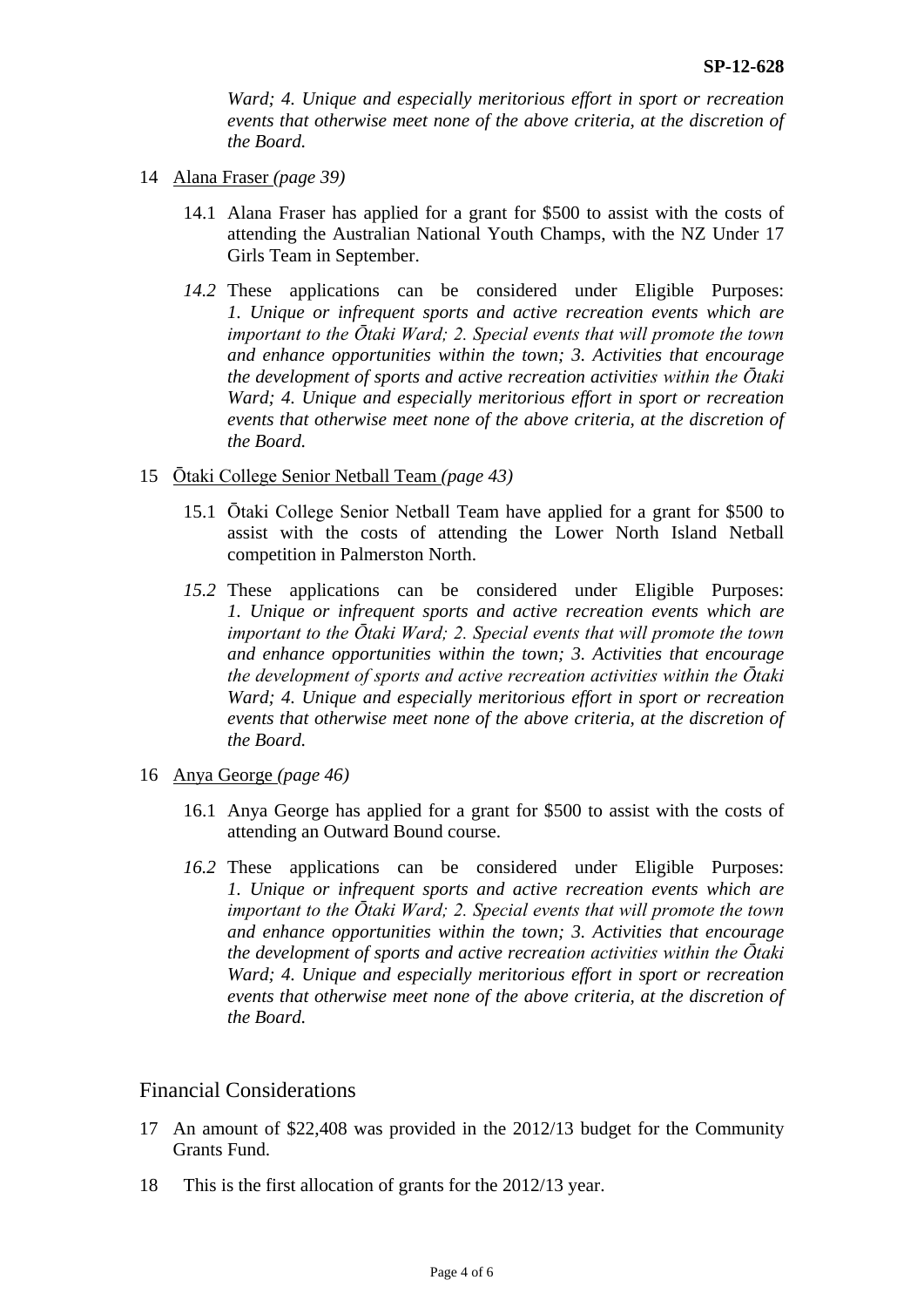## Delegation

19 The Ōtaki Community Board has the authority to:

*"consider and approve the allocation of community-based grant funds as deemed appropriate under agreed criteria of both existing schemes and any granting schemes that may be approved through the Annual Plan process or the Long Term Council Community Plan (LTCCP) process."*

## Other Considerations

20 There are no other considerations relating to this report.

# **RECOMMENDATIONS**

- 21 That the Ōtaki Community Board approves a funding grant to be made to the Otaki Branch of the New Zealand Society of Genealogy of \$.................... from the Community Grants Fund, to assist with the costs of hall hireage for a public display of genealogy. *(page 7)*
- 22 That the Ōtaki Community Board approves a funding grant to be made to the Kapiti Kids Motivation Trust of \$.................... from the Community Grants Fund, to assist with the costs of school visits by the Kapiti Kids Motivation Trust speakers. *(page 12)*
- 23 That the Ōtaki Community Board approves a funding grant to be made to the Rotary Club of Otaki of \$.................... from the Building & Resource Consents Grants Fund, to assist with the annual Book Fair. *(page 18)*
- 24 That the Ōtaki Community Board approves a funding grant to be made to the Big Bang Adventure Charitable Trust of \$.................... from the Building & Resource Consents Grants Fund, to assist with some of the costs for the Big Bang Adventure Race in November. *(page 21)*
- 25 That the Ōtaki Community Board approves a funding grant to be made to the Big Bang Adventure Charitable Trust of \$.................... from the Sporting Activity Grants Fund, to assist with some of the costs for the Big Bang Adventure Race in November. *(page 24)*
- 26 That the Ōtaki Community Board approves a funding grant to be made to Whenua Fatales Roller Derby League of \$.................... from the Sporting Activity Grants Fund, to assist with the costs of hall hireage. *(page 35)*
- 27 That the Ōtaki Community Board approves a funding grant to be made to Alana Fraser of \$................. from the Sporting Activity Grants Fund, to assist with the costs of attending the Australian National Youth Champs, with the NZ Under 17 Girls Team in September. *(page 39)*
- 28 That the Ōtaki Community Board approves a funding grant to be made to Ōtaki College Senior Netball Team of \$................. from the Sporting Activity Grants Fund, to assist with the costs of attending the Lower North Island Netball competition in Palmerston North. *(page 43)*